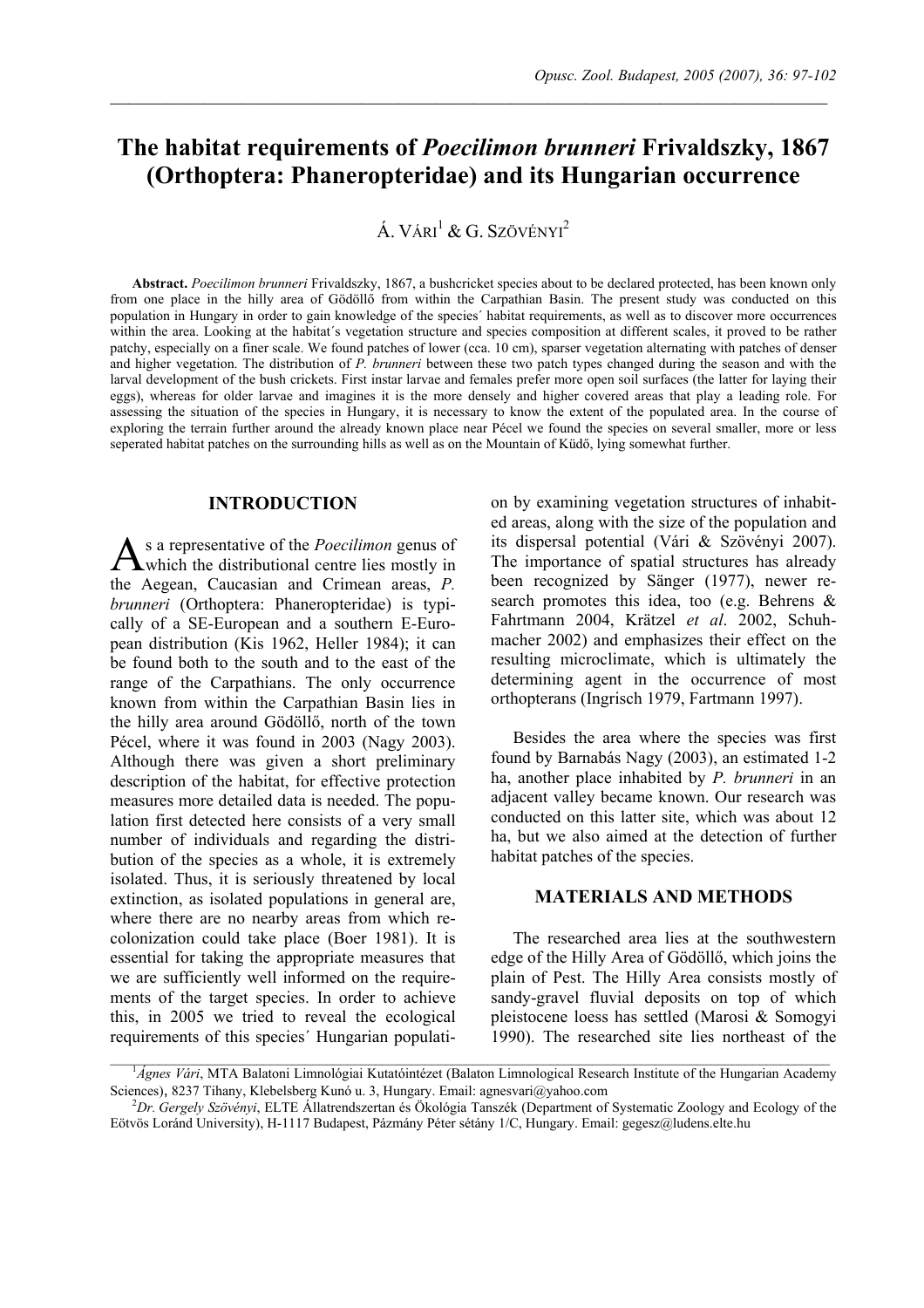town Pécel, on Látó Hill. At the present there is a degraded Pannonic loess steppe (*Festucetum rupicolae* Zólyomi ex Soó, 1964) which is sheeprun (Nagy *et al*. 2005).

The vegetation structure was assessed at different spatial scales (in sampling squares of 0.25  $m<sup>2</sup>$  and of 25 m<sup>2</sup>). In these estimates we used the structural growth-types and measured the horizontal structure at different heights as described by Fartmann (1997).

Data from the 25  $m^2$  plots was taken every 2-3 weeks starting in April 2005, altogether six times at 19 sites (at the grid-points of a 70 x 70 m gridsquare). Apart from individual-countings (Vári & Szövényi 2007) we assessed different abiotic and biotic environmental parameters. Among the previous ones was the steepness of the plot (flat: 0-5 $^{\circ}$ , gently sloping: 5-20 $^{\circ}$ , steep:  $>20^{\circ}$ ) and its orientation, among the latter ones parameters characterizing the vegetation structure were recorded (the total vegetation cover, the cover of litter and the percentage of open ground, as well as the horizontally seen density of vegetation at a height of 10 cm and of 30 cm and the vegetation composition according to structural growth-types: the coverage of sward forming grasses, tussock grasses, rosette forming plants and wooden plants in percent).

The smaller plots  $(0.25 \text{ m}^2)$  were examined on  $15<sup>th</sup>$  July 2005 along three (50 x 0.5 m) transects. The vegetation cover (in percent), the mean vegetation height and the number of *P. brunneri* individuals found in the respective squares, as well as the height of each bushcricket´s position were noted. At the time of this examination about 23% were imagines (Vári 2005).

Developmental stages of the nymphs at the time of each counting were determined by measuring the length of their femura (Vári unpublished), thus gaining five distinctly seperable groups. This way we found on 23rd April and on  $29<sup>th</sup>$  April solely 1<sup>st</sup> instars, on 13<sup>th</sup> May 2<sup>nd</sup> and 3<sup>rd</sup> instars, on  $28^{th}$  and  $29^{th}$  May mainly  $4^{th}$  instars, but also few  $5<sup>th</sup>$  instars, on  $13<sup>th</sup>$  and  $14<sup>th</sup>$  June mainly  $5<sup>th</sup>$  instars and few imagines were caught, whereas from  $25<sup>th</sup>$  June all were imagines.

For data assessment Excel and STATISTICA (StatSoft) software was used: Spearman rank correlation for vegetation parameters and chi-square test for goodness of fit.

The surroundings of the known population were searched several times during 2005 and 2006. Samples were taken by sweep netting (at least 300 sweeps) on sites chosen according to different aspects like closeness to the known habitat patch or similarity of vegetation.

#### **RESULTS**

*Big plots.* The distribution of *P. brunneri* changed with the vegetation coverage during the season (Fig. 1). For first instar larvae an optimum curve is discernible, with an optimum at about 50 % coverage. Such a more densely inhabited range is also detectable for second instars, whereas with the progress of the season this range gets broader until the occurrences are more or less evenly distributed in plots covered about 60 to 90 %. Some sort of a preference for steepness could similarly only be shown at the first counting. At this time half of the first instar larvae inhabited "steep" squares, 30 % "gently sloping" ones and only 20  $\%$  were to be found in  $\eta$ , flat" squares.

There was no difference in individuals´ distribution between the plots of the SE and of the SW hillsides. We couldn´t find any significant correlation between all the other measured environmental parameters and animal abundance, except one: the correlation with low herbaceous plants at the second counting  $(2<sup>nd</sup>$  and  $3<sup>rd</sup>$  instars) was significantly correlated  $(p<0.05)$  according to Spearman rank correlation ( $r = 0.73$ ,  $n = 19$ ). Correlations with all other parameters were weaker than this and/or not significant.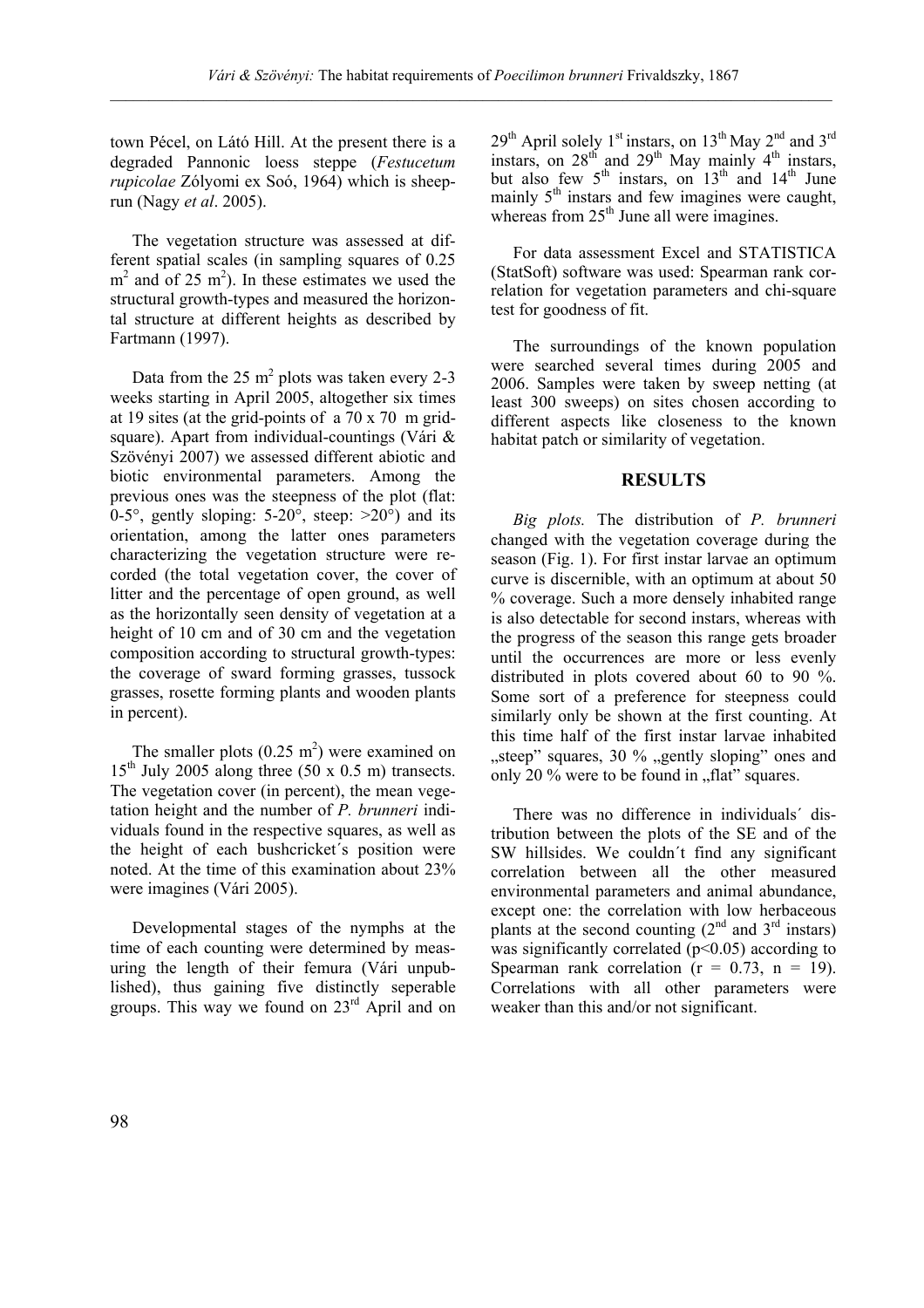

**Figure 1.** Number of individuals per plot and the plots' total vegetation cover during the season: 29/04/05 (1<sup>st</sup> instars), 13/05/05  $(2<sup>nd</sup>+3<sup>rd</sup> instars)$ ,  $28/05/05$   $(4<sup>th</sup>+5<sup>th</sup> instars)$ ,  $13/06/05$   $(5<sup>th</sup> instars)$ ,  $01/07/05$  and  $24/07/05$  (imagines)

*Small plots*. In the smaller scale investigations we succeeded in showing up more definite correlations such as the (adult and  $5<sup>th</sup>$  instar) bushcrickets´ predominantly sitting on plants protruding from the vegetation (Fig. 2). Their distribution, divided into three categories (higher than avarage vegetation height, at the same height or lower) deviated from an even distribution significantly  $(X^2=18,553 > X^2_{(2, 0,005)} = 10,597)$ . This was confirmed by nighttime investigations on imagines, too (Vári 2005).



Figure 2. Height of the animals' sitting places in relation to the surrounding vegetation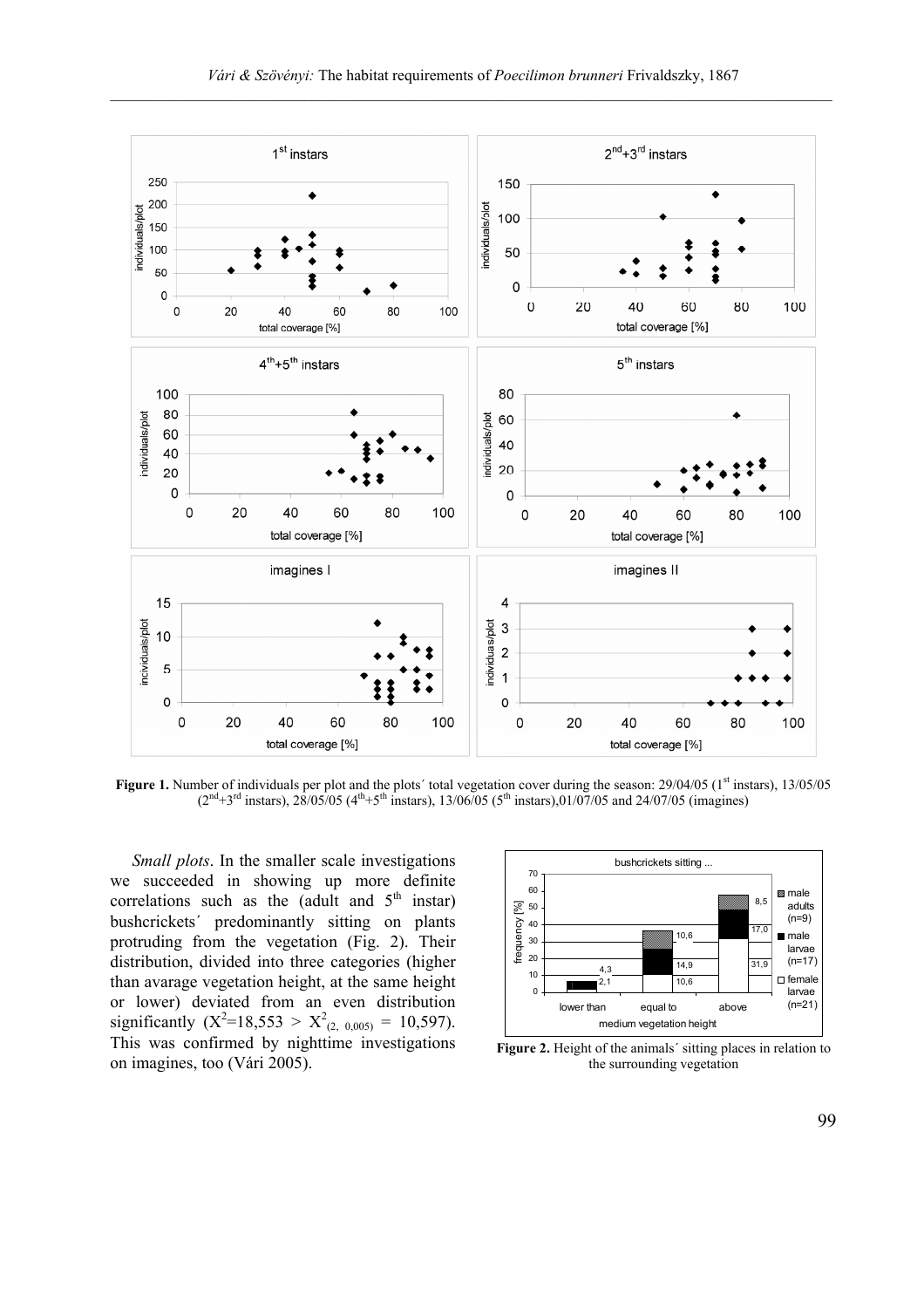Exploring the surrounding hills, we searched an area of about 60 ha (Fig. 3) thoroughly around the investigated population, where, apart from the patch where *P. brunneri* was first recorded from in Hungary, we detected several other habitat patches of different size. Trespassing between

these patches is uncertain, even though, physically, it cannot be excluded.

In the summer of 2006 a part of the investigated area (cca. 1 ha) and an adjacent area also populated with *P. brunneri* (cca. 4 ha) was ploughed and planted with oak saplings.



**Figure 3.** The occurrence of *P. brunneri* in the hilly area of Gödöllő. Areas with proved occurrence of *P. brunneri* are filled black. Areas searched but *P. brunneri* not found are framed with thick black line

Apart from the described patches, we found the species at another hill somewhat further (cca. 3.5 km, Mountain of Küdő). On other nearby places, even with similar vegetation composition, no *P. brunneri* could be detected. In all these inhabited patches the vegetation is denser than at the researched population´s place, probably due to a missing, regular grazing. The density of *P. brunneri* in all these habitat patches seems to be far less than at the researched site.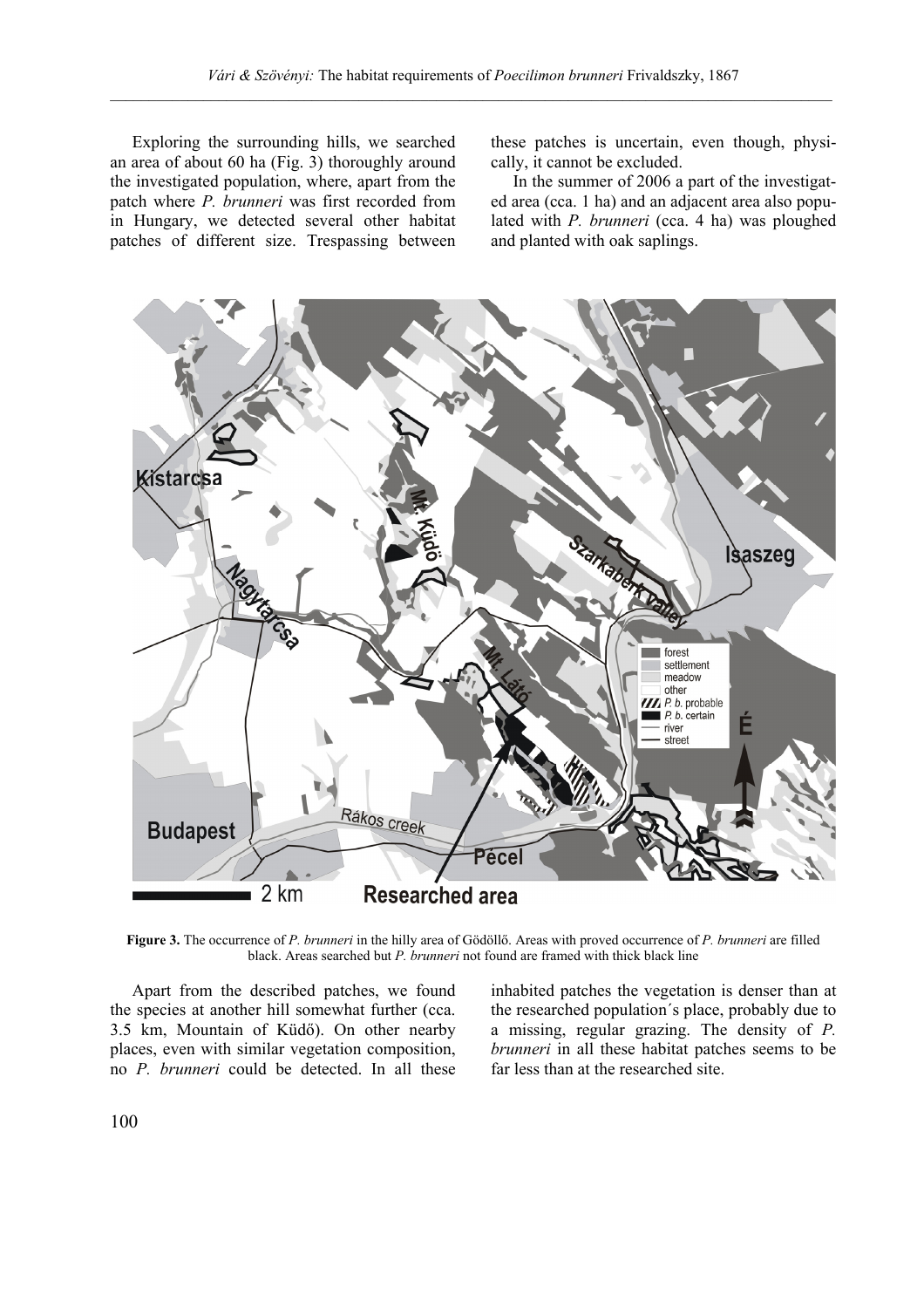## **DISCUSSION**

Knowing the dispersal capacity of first instar larvae (Vári & Szövényi 2007), it can be assumed that their observed distribution, according to which they were in greater numbers on plots covered to a certain degree with vegetation, does not result from their actively choosing these places. The clustering of the larvae on rather thinly covered spots could be ascribed on one side to the females preference of laying their eggs into rather open ground patches (own field observation) but also to the different survival chances for eggs and larvae, as both develop better in sparsely covered and in steeper places which warm up more easily (Bruckhaus 1992).

In contrast to other research´s results (Schuhmacher 2002, Walter 1994) we did not find the highest densities of larvae on the least covered patches, but somewhere in the middle of the range of all densities recorded at one time. Looking at the absolute numbers of recorded vegetation cover this can be easily explained as the lowest percentages of cover still reached about 80 to 90 % in the cited investigations, whereas we had up to 20-70 % uncovered ground (depending on the time of the year). As the vegetation provides also food and shelter, it seems logical that a certain minimum of vegetation is beneficial for their development. The correlation between bushcricket densities and lower herbaceous plants at the second counting seems plausible, as according to our knowledge of *P. brunneri*´s feeding habits it only eats various herbaceous dicotyledonous, but no monocotyledonous plants at all (Nagy 2003, Vári 2005). In the light of the above, it should be rather more the lack of other connections that is harder to interpret. It might be explained by a blurring effect of vegetation growth in other structural types later on, which were not present at the time of the second countings. Furthermore, we suppose that the lack of significant correlations between vegetation parameters and bushcricket abundance taken at the bigger scale is related to the fineness of the patchy pattern for which the  $5 \times 5$  m squares were too rough to detect otherwise existing differences.

Regarding the preference of high sitting places, we have to take several facts into account, as we have seen *P. brunneri* exhibiting this behaviour during the day just as well as in the night. We might assume that during the day it is the insolation that influences the animals´ behaviour as in sunny weather protruding places are the thermally most beneficial ones and this is sought actively by some orthopterans (Samietz 1998, Chappell 1983) as it has been proven to have a positive influence on physiological processes like maturing of the eggs (Samietz 1998). In contrast to this, in the night, the search for mating partners is a more probable explanation, during which the bush crickets stridulate (as well as listen to others stridulating) preferably from acoustically advantageous places (Kalmring 1990). But other, microclimatic components of the observed behaviour cannot be excluded either.

Looking at the mapped occurrences of *P. brunneri* in the surroundings we can see a rather large area of altogether 70 ha inhabited patchily. In evaluating this, it is important to see the degree of fragmentation of these patches, also in relation to the rather poor dispersal abilities of the animals (Vári & Szövényi 2007). For this reason, even relatively small distances present serious obstacles, so there is actually not one big area that can be populated evenly, but several smaller spots and one bigger patch, which is threatened by being ploughed or built up.

The present study shows that there is not one single parameter that defines the habitat requirements of *P. brunneri* but rather more the complex structural diversity of the vegetation, the patchiness of the habitat that is of basic importance to the species. This structure of alternating sparsely and densely vegetated patches can be maintained by keeping up sheep grazing or by the early spring burnings.

**Acknowledgements –** We would like to thank Christian Wagner for his helpful suggestions. Thanks are also due to László Dányi for his permanent help with field work, as well as to Gellért Puskás, Ági Kis, István Németh and Judit Vári for their help at different stages.